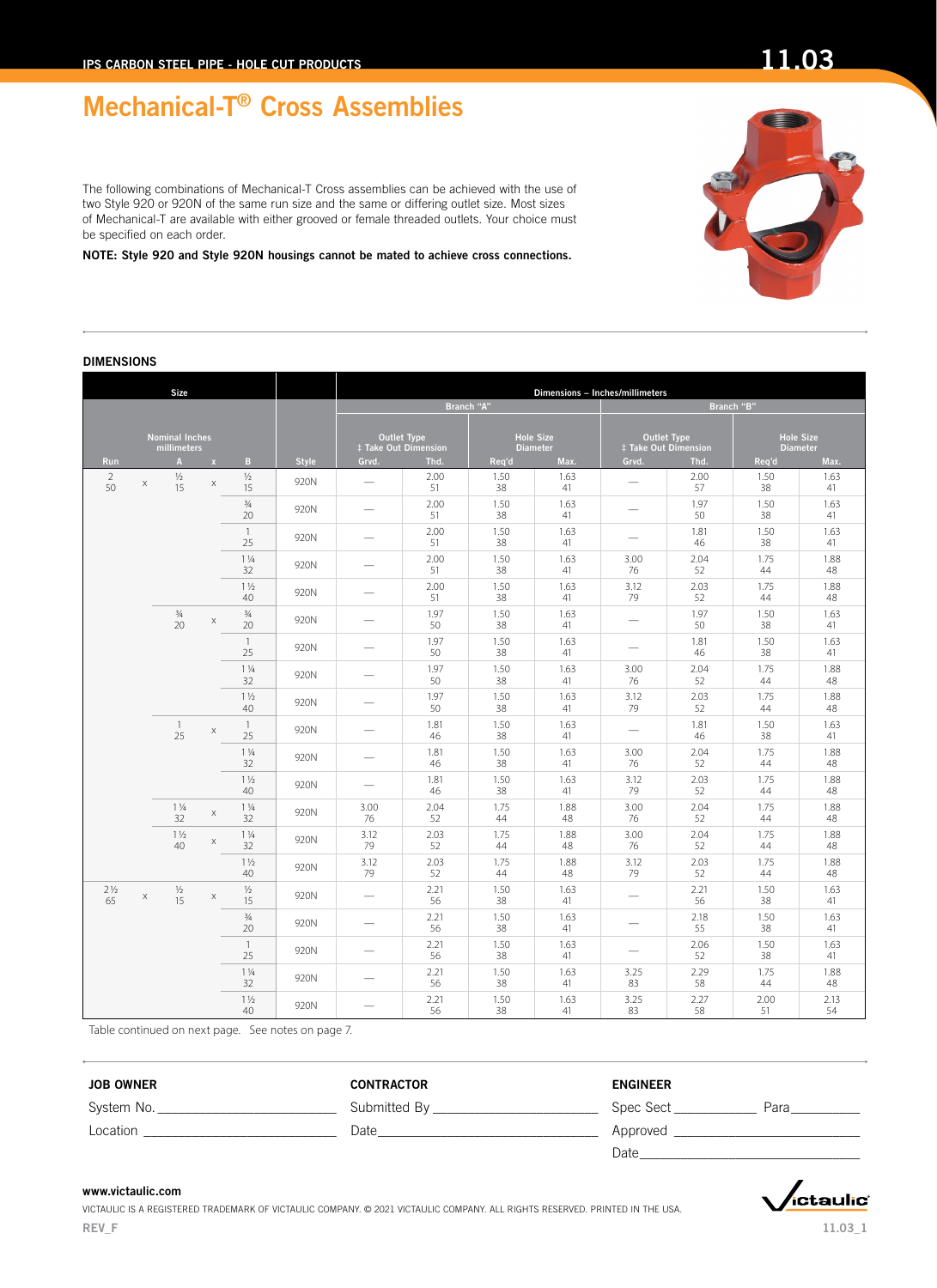|                      |   | <b>Size</b>                          |                           |                      |              |                          |                                            |            | Dimensions - Inches/millimeters     |                          |                                            |                                     |            |  |
|----------------------|---|--------------------------------------|---------------------------|----------------------|--------------|--------------------------|--------------------------------------------|------------|-------------------------------------|--------------------------|--------------------------------------------|-------------------------------------|------------|--|
|                      |   |                                      |                           |                      |              |                          |                                            | Branch "A" | Branch "B"                          |                          |                                            |                                     |            |  |
|                      |   | <b>Nominal Inches</b><br>millimeters |                           |                      |              |                          | <b>Outlet Type</b><br># Take Out Dimension |            | <b>Hole Size</b><br><b>Diameter</b> |                          | <b>Outlet Type</b><br>‡ Take Out Dimension | <b>Hole Size</b><br><b>Diameter</b> |            |  |
| <b>Run</b>           |   | $\mathbf{A}$                         | $\mathbf{x}$              | B                    | <b>Style</b> | Grvd.                    | Thd.                                       | Req'd      | Max.                                | Grvd.                    | Thd.                                       | Req'd                               | Max.       |  |
| $2\frac{1}{2}$<br>65 | X | $\frac{3}{4}$<br>20                  | $\mathsf X$               | $\frac{3}{4}$<br>20  | 920N         | $\overline{\phantom{0}}$ | 2.18<br>55                                 | 1.50<br>38 | 1.63<br>41                          |                          | 2.18<br>55                                 | 1.50<br>38                          | 1.63<br>41 |  |
|                      |   |                                      |                           | $\mathbf{1}$<br>25   | 920N         |                          | 2.18<br>55                                 | 1.50<br>38 | 1.63<br>41                          |                          | 2.06<br>52                                 | 1.50<br>38                          | 1.63<br>41 |  |
|                      |   |                                      |                           | $1\frac{1}{4}$<br>32 | 920N         |                          | 2.18<br>55                                 | 1.50<br>38 | 1.63<br>41                          | 3.25<br>83               | 2.29<br>58                                 | 1.75<br>44                          | 1.88<br>48 |  |
|                      |   |                                      |                           | $1\frac{1}{2}$<br>40 | 920N         |                          | 2.18<br>55                                 | 1.50<br>38 | 1.63<br>41                          | 3.25<br>83               | 2.27<br>58                                 | 2.00<br>51                          | 2.13<br>54 |  |
|                      |   | $\mathbf{1}$<br>25                   | $\boldsymbol{\mathsf{X}}$ | $\overline{1}$<br>25 | 920N         |                          | 2.06<br>52                                 | 1.50<br>38 | 1.63<br>41                          |                          | 2.06<br>52                                 | 1.50<br>38                          | 1.63<br>41 |  |
|                      |   |                                      |                           | $1\frac{1}{4}$<br>32 | 920N         |                          | 2.06<br>52                                 | 1.50<br>38 | 1.63<br>41                          | 3.25<br>83               | 2.29<br>58                                 | 1.75<br>44                          | 1.88<br>48 |  |
|                      |   |                                      |                           | $1\frac{1}{2}$<br>40 | 920N         |                          | 2.06<br>52                                 | 1.50<br>38 | 1.63<br>41                          | 3.25<br>83               | 2.27<br>58                                 | 2.00<br>51                          | 2.13<br>54 |  |
|                      |   | $1\frac{1}{4}$<br>32                 | $\mathsf X$               | $1\frac{1}{4}$<br>32 | 920N         | 3.25<br>83               | 2.29<br>58                                 | 1.75<br>44 | 1.88<br>48                          | 3.25<br>83               | 2.29<br>59                                 | 1.75<br>44                          | 1.88<br>48 |  |
|                      |   | $1\frac{1}{2}$<br>40                 | $\mathsf X$               | $1\frac{1}{4}$<br>32 | 920N         | 3.25<br>83               | 2.27<br>58                                 | 2.00<br>51 | 2.13<br>54                          | 3.25<br>83               | 2.29<br>59                                 | 1.75<br>44                          | 1.88<br>48 |  |
|                      |   |                                      |                           | $1\frac{1}{2}$<br>40 | 920N         | 3.25<br>83               | 2.27<br>58                                 | 2.00<br>51 | 2.13<br>54                          | 3.25<br>83               | 2.27<br>59                                 | 2.00<br>51                          | 2.13<br>54 |  |
| 76.1 mm x            |   | $1\frac{1}{4}$<br>32                 | $\boldsymbol{\mathsf{X}}$ | $1\frac{1}{4}$<br>32 | 920N         | 3.25<br>83               | 2.25<br>57                                 | 1.75<br>44 | 1.88<br>48                          | 3.25<br>83               | 2.25<br>57                                 | 1.75<br>44                          | 1.88<br>48 |  |
|                      |   |                                      |                           | $1\frac{1}{2}$<br>40 | 920N         | 3.25<br>83               | 2.25<br>57                                 | 1.75<br>44 | 1.88<br>48                          | 3.25<br>83               | 2.25<br>57                                 | 2.00<br>51                          | 2.13<br>54 |  |
|                      |   | $1\frac{1}{2}$<br>40                 | X                         | $1\frac{1}{2}$<br>40 | 920N         | 3.25<br>83               | 2.25<br>57                                 | 2.00<br>51 | 2.13<br>54                          | 3.25<br>83               | 2.25<br>57                                 | 2.00<br>51                          | 2.13<br>54 |  |
| 3<br>80              | X | $\frac{1}{2}$<br>15                  | X                         | $\frac{1}{2}$<br>15  | 920N         | $\overline{\phantom{0}}$ | 2.53<br>64                                 | 1.50<br>38 | 1.63<br>41                          |                          | 2.53<br>64                                 | 1.50<br>38                          | 1.63<br>41 |  |
|                      |   |                                      |                           | $\frac{3}{4}$<br>20  | 920N         |                          | 2.53<br>64                                 | 1.50<br>38 | 1.63<br>41                          |                          | 2.50<br>64                                 | 1.50<br>38                          | 1.63<br>41 |  |
|                      |   |                                      |                           | $\overline{1}$<br>25 | 920N         |                          | 2.53<br>64                                 | 1.50<br>38 | 1.63<br>41                          | $\overline{\phantom{0}}$ | 2.37<br>60                                 | 1.50<br>38                          | 1.63<br>41 |  |
|                      |   |                                      |                           | $1\frac{1}{4}$<br>32 | 920N         |                          | 2.53<br>64                                 | 1.50<br>38 | 1.63<br>41                          | 3.56<br>90               | 2.54<br>65                                 | 1.75<br>44                          | 1.88<br>48 |  |
|                      |   |                                      |                           | $1\frac{1}{2}$<br>40 | 920N         |                          | 2.53<br>64                                 | 1.50<br>38 | 1.63<br>41                          | 3.56<br>90               | 2.77<br>70                                 | 2.00<br>51                          | 2.13<br>54 |  |
|                      |   |                                      |                           | $\overline{2}$<br>50 | 920N         |                          | 2.53<br>64                                 | 1.50<br>38 | 1.63<br>41                          | 3.56<br>90               | 2.74<br>70                                 | 2.50<br>64                          | 2.63<br>67 |  |
|                      |   | $\frac{3}{4}$<br>20                  | Χ                         | $\frac{3}{4}$<br>20  | 920N         |                          | 2.50<br>64                                 | 1.50<br>38 | 1.63<br>41                          | $\overline{\phantom{0}}$ | 2.50<br>64                                 | 1.50<br>38                          | 1.63<br>41 |  |
|                      |   |                                      |                           | $\overline{1}$<br>25 | 920N         |                          | 2.50<br>64                                 | 1.50<br>38 | 1.63<br>41                          |                          | 2.37<br>60                                 | 1.50<br>38                          | 1.63<br>41 |  |
|                      |   |                                      |                           | $1\,\%$<br>32        | 920N         |                          | 2.50<br>64                                 | 1.50<br>38 | 1.63<br>41                          | 3.56<br>90               | 2.54<br>65                                 | 1.75<br>44                          | 1.88<br>48 |  |
|                      |   |                                      |                           | $1\frac{1}{2}$<br>40 | 920N         | $\overline{\phantom{0}}$ | 2.50<br>64                                 | 1.50<br>38 | 1.63<br>41                          | 3.56<br>90               | 2.77<br>70                                 | 2.00<br>51                          | 2.13<br>54 |  |
|                      |   |                                      |                           | $\overline{2}$<br>50 | 920N         | $\qquad \qquad -$        | 2.50<br>64                                 | 1.50<br>38 | 1.63<br>41                          | 3.56<br>90               | 2.74<br>70                                 | 2.50<br>64                          | 2.63<br>67 |  |
|                      |   | $\overline{1}$<br>25                 | $\mathsf X$               | $\overline{1}$<br>25 | 920N         | $\overline{\phantom{0}}$ | 2.37<br>60                                 | 1.50<br>38 | 1.63<br>41                          | $\overline{\phantom{0}}$ | 2.37<br>60                                 | 1.50<br>$38\,$                      | 1.63<br>41 |  |
|                      |   |                                      |                           | $1\frac{1}{4}$<br>32 | 920N         | $\qquad \qquad -$        | 2.37<br>60                                 | 1.50<br>38 | 1.63<br>41                          | 3.56<br>90               | 2.54<br>65                                 | 1.75<br>44                          | 1.88<br>48 |  |
|                      |   |                                      |                           | $1\frac{1}{2}$<br>40 | 920N         | $\qquad \qquad -$        | 2.37<br>60                                 | 1.50<br>38 | 1.63<br>41                          | 3.56<br>90               | 2.77<br>70                                 | 2.00<br>51                          | 2.13<br>54 |  |
|                      |   |                                      |                           | $\overline{2}$<br>50 | 920N         |                          | 2.37<br>60                                 | 1.50<br>38 | 1.63<br>41                          | 3.56<br>90               | 2.74<br>70                                 | 2.50<br>64                          | 2.63<br>67 |  |

Table continued on next page. See notes on page 7.

#### www.victaulic.com



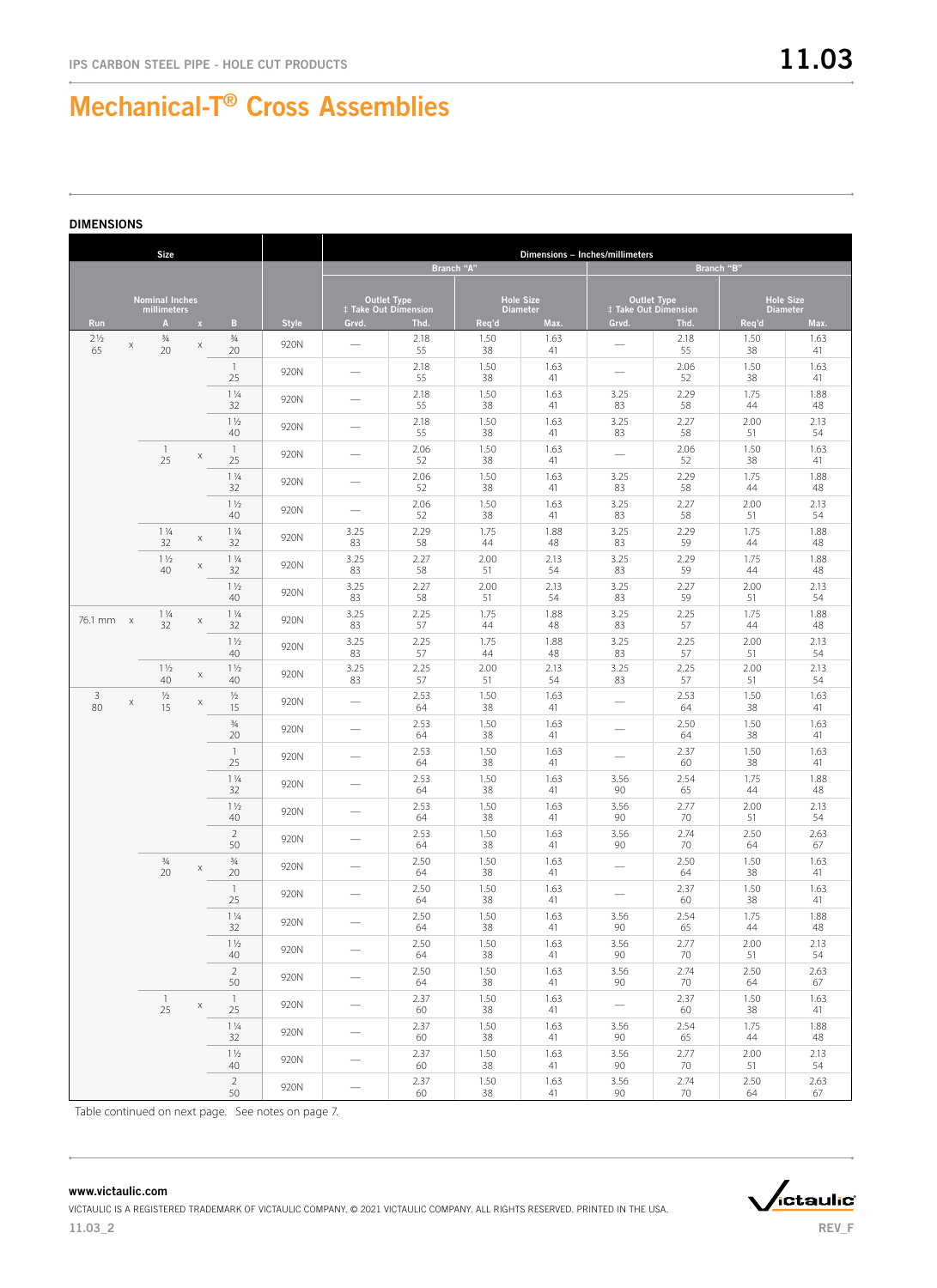#### DIMENSIONS

| <b>Size</b>           |   |                             |              |                      |              |                                            |                                            |            |                         | Dimensions - Inches/millimeters                   |                          |                                     |            |  |  |
|-----------------------|---|-----------------------------|--------------|----------------------|--------------|--------------------------------------------|--------------------------------------------|------------|-------------------------|---------------------------------------------------|--------------------------|-------------------------------------|------------|--|--|
|                       |   |                             |              |                      |              |                                            |                                            | Branch "A" |                         | Branch "B"                                        |                          |                                     |            |  |  |
|                       |   | <b>Nominal Inches</b>       |              |                      |              | <b>Outlet Type</b><br>‡ Take Out Dimension |                                            |            | <b>Hole Size</b>        | <b>Outlet Type</b><br><b>‡ Take Out Dimension</b> |                          | <b>Hole Size</b><br><b>Diameter</b> |            |  |  |
| Run                   |   | millimeters<br>$\mathbf{A}$ | $\mathbf{x}$ | $\mathbf{B}$         | <b>Style</b> | Grvd.                                      | Thd.                                       | Req'd      | <b>Diameter</b><br>Max. | Grvd.                                             | Thd.                     | Req'd                               | Max.       |  |  |
| 3<br>80               | X | $1\frac{1}{4}$<br>32        | X            | $1\frac{1}{4}$<br>32 | 920N         | 3.56<br>90                                 | 2.54<br>65                                 | 1.75<br>44 | 1.88<br>48              | 3.56<br>90                                        | 2.54<br>65               | 1.75<br>44                          | 1.88<br>48 |  |  |
|                       |   |                             |              | $\sqrt{2}$           | 920N         | 3.56                                       | 2.54                                       | 1.75       | 1.88                    | 3.56                                              | 2.74                     | 2.50                                | 2.63       |  |  |
|                       |   |                             |              | 50                   |              | 90                                         | 65                                         | 44         | 48                      | 90                                                | 70                       | 64                                  | 67         |  |  |
|                       |   | $1\frac{1}{2}$<br>40        | X            | $1\frac{1}{4}$<br>32 | 920N         | 3.56<br>90                                 | 2.77<br>70                                 | 2.00<br>51 | 2.13<br>54              | 3.56<br>90                                        | 2.54<br>65               | 1.75<br>44                          | 1.88<br>48 |  |  |
|                       |   |                             |              | $1\frac{1}{2}$<br>40 | 920N         | 3.56<br>90                                 | 2.77<br>70                                 | 2.00<br>51 | 2.13<br>54              | 3.56<br>90                                        | 2.77<br>70               | 2.00<br>51                          | 2.13<br>54 |  |  |
|                       |   |                             |              | $\sqrt{2}$<br>50     | 920N         | 3.56<br>90                                 | 2.77<br>70                                 | 2.00<br>51 | 2.13<br>54              | 3.56<br>90                                        | 2.74<br>70               | 2.50<br>64                          | 2.63<br>67 |  |  |
|                       |   | $\overline{2}$<br>50        | X            | $\sqrt{2}$<br>50     | 920N         | 3.56<br>90                                 | 2.74<br>70                                 | 2.50<br>64 | 2.63<br>67              | 3.56<br>90                                        | 2.74<br>70               | 2.50<br>64                          | 2.63<br>67 |  |  |
| $3\frac{1}{2}$<br>90  | X | $\overline{2}$<br>50        | X            | $\overline{2}$<br>50 | 920N         | 3.75<br>95                                 | $\overline{\phantom{a}}$<br>$\overline{a}$ | 2.50<br>64 | 2.63<br>67              | 3.75<br>95                                        | $\overline{\phantom{0}}$ | 2.50<br>64                          | 2.63<br>67 |  |  |
| $\overline{4}$<br>100 | X | $\frac{1}{2}$<br>15         | X            | $\frac{1}{2}$<br>15  | 920N         | $\overline{\phantom{0}}$                   | 3.03<br>77                                 | 1.50<br>38 | 1.63<br>41              | $\overline{\phantom{0}}$                          | 3.03<br>77               | 1.50<br>38                          | 1.63<br>41 |  |  |
|                       |   |                             |              | $\frac{3}{4}$<br>20  | 920N         | $\overline{\phantom{0}}$                   | 3.03<br>77                                 | 1.50<br>38 | 1.63<br>41              | $\overline{\phantom{0}}$                          | 3.00<br>76               | 1.50<br>38                          | 1.63<br>41 |  |  |
|                       |   |                             |              | $\mathbf{1}$<br>25   | 920N         | $\overline{\phantom{0}}$                   | 3.03<br>77                                 | 1.50<br>38 | 1.63<br>41              | $\overline{\phantom{0}}$                          | 2.88<br>73               | 1.50<br>38                          | 1.63<br>41 |  |  |
|                       |   |                             |              | $1\frac{1}{4}$<br>32 | 920N         | $\overline{\phantom{0}}$                   | 3.03<br>77                                 | 1.50<br>38 | 1.63<br>41              | 4.00<br>102                                       | 3.07<br>78               | 1.75<br>44                          | 1.88<br>48 |  |  |
|                       |   |                             |              | $1\frac{1}{2}$<br>40 | 920N         | $\overline{\phantom{0}}$                   | 3.03<br>77                                 | 1.50<br>38 | 1.63<br>41              | 4.00<br>102                                       | 3.28<br>83               | 2.00<br>51                          | 2.13<br>54 |  |  |
|                       |   |                             |              | $\sqrt{2}$<br>50     | 920N         | $\overline{\phantom{0}}$                   | 3.03<br>77                                 | 1.50<br>38 | 1.63<br>41              | 4.00<br>102                                       | 3.24<br>82               | 2.50<br>64                          | 2.88<br>67 |  |  |
|                       |   | $\frac{3}{4}$<br>20         | X            | $\frac{3}{4}$<br>20  | 920N         | $\overline{\phantom{0}}$                   | 3.00<br>76                                 | 1.50<br>38 | 1.63<br>41              | $\overline{\phantom{0}}$                          | 3.00<br>76               | 1.50<br>38                          | 1.63<br>41 |  |  |
|                       |   |                             |              | $\overline{1}$<br>25 | 920N         | $\overline{\phantom{0}}$                   | 3.00<br>76                                 | 1.50<br>38 | 1.63<br>41              | $\overline{\phantom{0}}$                          | 2.88<br>73               | 1.50<br>38                          | 1.63<br>41 |  |  |
|                       |   |                             |              | $1\frac{1}{4}$<br>32 | 920N         | $\overline{\phantom{0}}$                   | 3.00<br>76                                 | 1.50<br>38 | 1.63<br>41              | 4.00<br>102                                       | 3.07<br>78               | 1.75<br>44                          | 1.88<br>48 |  |  |
|                       |   |                             |              | $1\frac{1}{2}$<br>40 | 920N         | $\overline{\phantom{0}}$                   | 3.00<br>76                                 | 1.50<br>38 | 1.63<br>41              | 4.00<br>102                                       | 3.28<br>83               | 2.00<br>51                          | 2.13<br>54 |  |  |
|                       |   |                             |              | $\sqrt{2}$<br>50     | 920N         | $\overline{\phantom{0}}$                   | 3.00<br>76                                 | 1.50<br>38 | 1.63<br>41              | 4.00<br>102                                       | 3.24<br>82               | 2.50<br>64                          | 2.63<br>67 |  |  |
|                       |   | $\mathbf{1}$<br>25          | Χ            | $\overline{1}$<br>25 | 920N         |                                            | 2.88<br>73                                 | 1.50<br>38 | 1.63<br>41              |                                                   | 2.88<br>73               | 1.50<br>38                          | 1.63<br>41 |  |  |
|                       |   |                             |              | $1\frac{1}{4}$<br>32 | 920N         |                                            | 2.88<br>73                                 | 1.50<br>38 | 1.63<br>41              | 4.00<br>102                                       | 3.07<br>78               | 1.75<br>44                          | 1.88<br>48 |  |  |
|                       |   |                             |              | $1\frac{1}{2}$<br>40 | 920N         |                                            | 2.88<br>73                                 | 1.50<br>38 | 1.63<br>41              | 4.00<br>102                                       | 3.28<br>83               | 2.00<br>51                          | 2.13<br>54 |  |  |
|                       |   |                             |              | $\overline{2}$<br>50 | 920N         | $\qquad \qquad -$                          | 2.88<br>73                                 | 1.50<br>38 | 1.63<br>41              | 4.00<br>102                                       | 3.24<br>82               | 2.50<br>64                          | 2.63<br>67 |  |  |
|                       |   | $1\frac{1}{4}$<br>32        | $\mathsf X$  | $1\frac{1}{4}$<br>32 | 920N         | 4.00<br>102                                | 3.07<br>78                                 | 1.75<br>44 | 1.88<br>48              | 4.00<br>102                                       | 3.07<br>78               | 1.75<br>44                          | 1.88<br>48 |  |  |
|                       |   |                             |              | $1\frac{1}{2}$<br>40 | 920N         | 4.00<br>102                                | 3.07<br>78                                 | 1.75<br>44 | 1.88<br>48              | 4.00<br>102                                       | 3.28<br>83               | 2.00<br>51                          | 2.13<br>54 |  |  |
|                       |   |                             |              | $\overline{2}$<br>50 | 920N         | 4.00<br>102                                | 3.07<br>78                                 | 1.75<br>44 | 1.88<br>48              | 4.00<br>102                                       | 3.24<br>82               | 2.50<br>64                          | 2.63<br>67 |  |  |
|                       |   | $1\frac{1}{2}$<br>40        | $\mathsf X$  | $1\frac{1}{2}$<br>40 | 920N         | 4.00<br>102                                | 3.28<br>83                                 | 2.00<br>51 | 2.13<br>54              | 4.00<br>102                                       | 3.28<br>83               | 2.00<br>51                          | 2.13<br>54 |  |  |
|                       |   |                             |              | $\overline{2}$<br>50 | 920N         | 4.00<br>102                                | 3.28<br>83                                 | 2.00<br>51 | 2.13<br>54              | 4.00<br>102                                       | 3.24<br>82               | 2.50<br>64                          | 2.63<br>67 |  |  |

Table continued on next page. See notes on page 7.



www.victaulic.com VICTAULIC IS A REGISTERED TRADEMARK OF VICTAULIC COMPANY. © 2021 VICTAULIC COMPANY. ALL RIGHTS RESERVED. PRINTED IN THE USA. REV\_F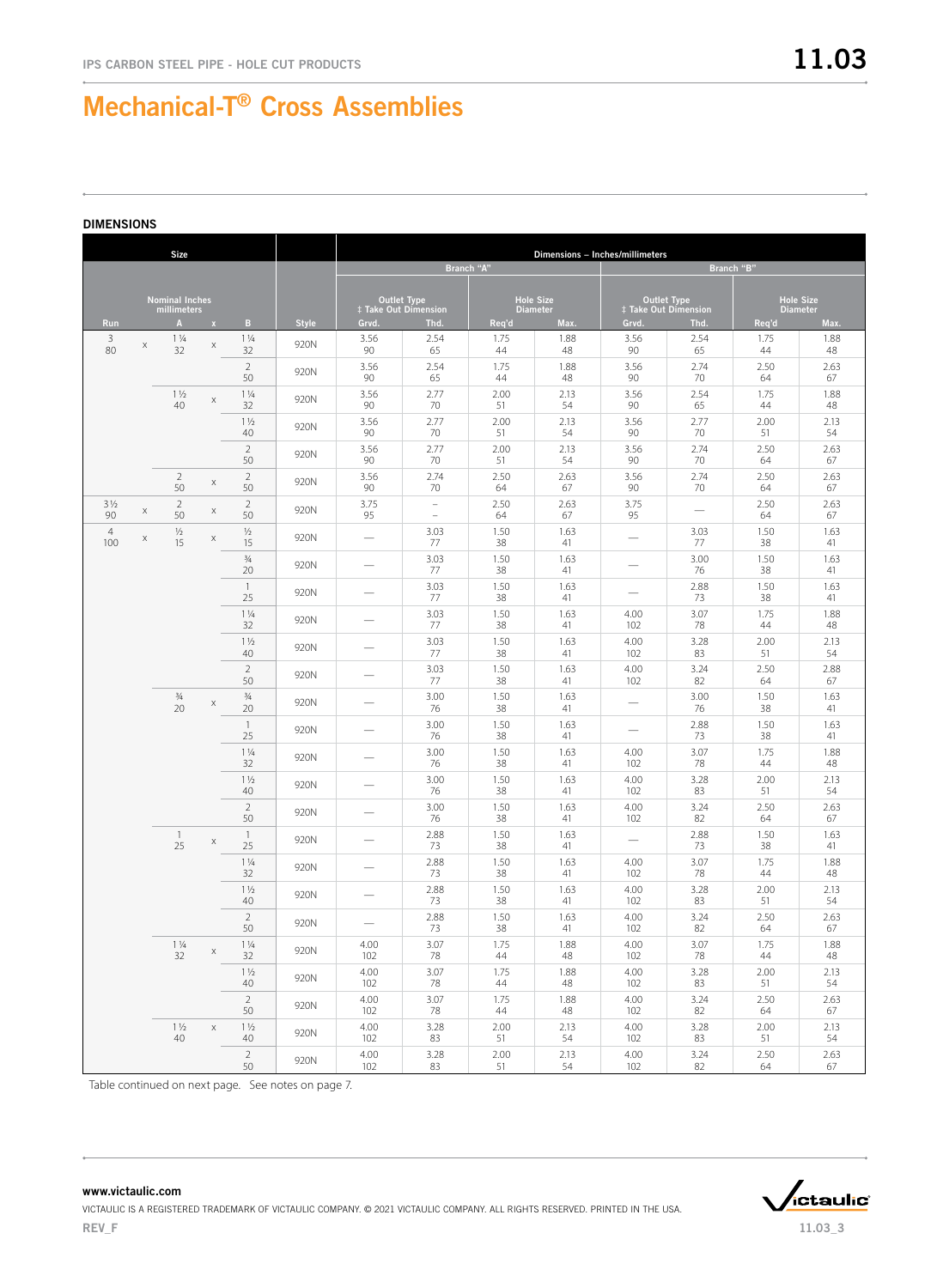|                            | <b>Size</b>                          |                |                         |              | Dimensions - Inches/millimeters |                                                   |            |                                     |                          |                                                   |                 |                  |  |
|----------------------------|--------------------------------------|----------------|-------------------------|--------------|---------------------------------|---------------------------------------------------|------------|-------------------------------------|--------------------------|---------------------------------------------------|-----------------|------------------|--|
|                            |                                      |                |                         |              |                                 |                                                   | Branch "A" |                                     |                          |                                                   | Branch "B"      |                  |  |
|                            | <b>Nominal Inches</b><br>millimeters |                |                         |              |                                 | <b>Outlet Type</b><br><b>‡ Take Out Dimension</b> |            | <b>Hole Size</b><br><b>Diameter</b> |                          | <b>Outlet Type</b><br><b>‡ Take Out Dimension</b> | <b>Diameter</b> | <b>Hole Size</b> |  |
| Run                        | A                                    | $\mathbf x$    | B.                      | <b>Style</b> | Grvd.                           | Thd.                                              | Req'd      | Max.                                | Grvd.                    | Thd.                                              | Req'd           | Max.             |  |
| $\overline{4}$<br>X<br>100 | $\overline{2}$<br>50                 | X              | $\overline{2}$<br>50    | 920N         | 4.00<br>102                     | 3.24<br>82                                        | 2.50<br>64 | 2.63<br>67                          | 4.00<br>102              | 3.24<br>82                                        | 2.50<br>64      | 2.63<br>67       |  |
|                            | $2\frac{1}{2}$<br>65                 | X              | 2 <sup>1</sup> /2<br>65 | 920          | 4.00<br>102                     | 3.06<br>78                                        | 2.75<br>70 | 2.88<br>73                          | 4.00<br>102              | 3.06<br>78                                        | 2.75<br>70      | 2.88<br>73       |  |
|                            |                                      |                | 76.1 mm                 | 920          | 4.00<br>102                     | 3.06<br>78                                        | 2.75<br>70 | 2.88<br>73                          | 4.00<br>102              |                                                   | 2.75<br>70      | 2.88<br>73       |  |
|                            |                                      |                | 76.1 mm x 76.1 mm       | 920          | 4.00<br>102                     |                                                   | 2.75<br>70 | 2.88<br>73                          | 4.00<br>102              |                                                   | 2.75<br>70      | 2.88<br>73       |  |
|                            |                                      |                | 3<br>80                 | 920          | 4.00<br>102                     |                                                   | 2.75<br>70 | 2.88<br>73                          | 4.13<br>105              | 3.50<br>89                                        | 3.50<br>89      | 3.63<br>92       |  |
|                            | $\mathsf 3$<br>80                    | X              | 2 <sup>1</sup> /2<br>65 | 920          | 4.13<br>105                     | 3.50<br>89                                        | 3.50<br>89 | 3.63<br>92                          | 4.00<br>102              | 3.06<br>78                                        | 2.75<br>70      | 2.88<br>73       |  |
|                            |                                      |                | 3<br>80                 | 920          | 4.13<br>105                     | 3.50<br>89                                        | 3.50<br>89 | 3.63<br>92                          | 4.13<br>105              | 3.50<br>89                                        | 3.50<br>89      | 3.63<br>92       |  |
| 108.0 mm x                 | $1\frac{1}{4}$<br>32                 | X              | $1\frac{1}{4}$<br>32    | 920N         | $\overline{\phantom{0}}$        | 3.06<br>78                                        | 1.75<br>44 | 1.88<br>48                          | $\overline{\phantom{0}}$ | 3.06<br>78                                        | 1.75<br>44      | 1.88<br>48       |  |
|                            |                                      |                | $1\frac{1}{2}$<br>40    | 920N         |                                 | 3.06<br>78                                        | 1.75<br>44 | 1.88<br>48                          |                          | 3.28<br>83                                        | 2.00<br>51      | 2.13<br>54       |  |
|                            |                                      |                | $\overline{2}$<br>50    | 920N         |                                 | 3.06<br>78                                        | 1.75<br>44 | 1.88<br>48                          |                          | 3.24<br>82                                        | 2.50<br>64      | 2.63<br>67       |  |
|                            | $1\frac{1}{2}$<br>40                 | X              | $1\frac{1}{2}$<br>40    | 920N         |                                 | 3.28<br>83                                        | 2.00<br>51 | 2.13<br>54                          |                          | 3.28<br>83                                        | 2.00<br>51      | 2.13<br>54       |  |
|                            |                                      |                | $\overline{2}$<br>50    | 920N         |                                 | 3.28<br>83                                        | 2.00<br>51 | 2.13<br>54                          |                          | 3.24<br>82                                        | 2.50<br>64      | 2.63<br>67       |  |
|                            | $\overline{2}$<br>50                 | X              | $\overline{2}$<br>50    | 920N         |                                 | 3.24<br>82                                        | 2.50<br>64 | 2.63<br>67                          |                          | 3.24<br>82                                        | 2.50<br>64      | 2.63<br>67       |  |
|                            | 2 <sup>1</sup> / <sub>2</sub><br>65  | $\mathsf X$    | 2 <sup>1</sup> /2<br>65 | 920          |                                 | 3.06<br>78                                        | 2.75<br>70 | 2.88<br>73                          |                          | 3.06<br>78                                        | 2.75<br>70      | 2.88<br>73       |  |
|                            |                                      |                | 3<br>80                 | 920          |                                 | 3.06<br>78                                        | 2.75<br>70 | 2.88<br>73                          | 4.00<br>102              |                                                   | 3.50<br>89      | 3.63<br>92       |  |
|                            | $\overline{3}$<br>80                 | X              | 3<br>80                 | 920          | 4.00<br>102                     |                                                   | 3.50<br>89 | 3.63<br>92                          | 4.00<br>102              |                                                   | 3.50<br>89      | 3.63<br>92       |  |
| 139.7 mm x                 | $1\frac{1}{2}$<br>40                 | X              | $1\frac{1}{2}$<br>40    | 920          |                                 | 4.06<br>103                                       | 2.00<br>51 | 2.13<br>54                          |                          | 4.06<br>103                                       | 2.00<br>51      | 2.13<br>54       |  |
|                            |                                      |                | $\overline{2}$<br>50    | 920          |                                 | 4.06<br>103                                       | 2.00<br>51 | 2.13<br>54                          |                          | 4.06<br>103                                       | 2.50<br>64      | 2.63<br>67       |  |
|                            |                                      |                | 76.1 mm                 | 920          |                                 | 4.06<br>103                                       | 2.00<br>51 | 2.13<br>54                          | 4.63<br>118              |                                                   | 3.50<br>89      | 3.63<br>92       |  |
|                            |                                      |                | 3<br>80                 | 920          |                                 | 4.06<br>103                                       | 2.00<br>51 | 2.13<br>54                          | 4.63<br>118              |                                                   | 3.50<br>89      | 3.63<br>92       |  |
|                            | $\overline{2}$<br>50                 | Χ              | $\overline{2}$<br>50    | 920          |                                 | 4.06<br>103                                       | 2.50<br>64 | 2.63<br>67                          |                          | 4.06<br>103                                       | 2.50<br>64      | 2.63<br>67       |  |
|                            |                                      |                | 76.1 mm                 | 920          |                                 | 4.06<br>103                                       | 2.50<br>64 | 2.63<br>67                          | 4.63<br>118              |                                                   | 3.50<br>89      | 3.63<br>92       |  |
|                            |                                      |                | $\overline{3}$<br>80    | 920          | $\overline{\phantom{0}}$        | 4.06<br>103                                       | 2.50<br>64 | 2.63<br>67                          | 4.63<br>118              | $\overline{\phantom{m}}$                          | 3.50<br>89      | 3.63<br>92       |  |
|                            |                                      |                | 76.1 mm x 76.1 mm       | 920          | 4.63<br>118                     | $\qquad \qquad -$                                 | 3.50<br>89 | 3.63<br>92                          | 4.63<br>118              |                                                   | 3.50<br>89      | 3.63<br>92       |  |
|                            |                                      |                | $3 -$<br>80             | 920          | 4.63<br>118                     | $\overline{\phantom{m}}$                          | 3.50<br>89 | 3.63<br>92                          | 4.63<br>118              | $\hspace{0.1mm}-\hspace{0.1mm}$                   | 3.50<br>89      | 3.63<br>92       |  |
|                            | $\overline{3}$<br>80                 | $\mathsf{X}^-$ | $\overline{3}$<br>80    | 920          | 4.63<br>118                     | $\qquad \qquad$                                   | 3.50<br>89 | 3.63<br>92                          | 4.63<br>118              |                                                   | 3.50<br>89      | 3.63<br>92       |  |

Table continued on next page. See notes on page 7.

REV\_F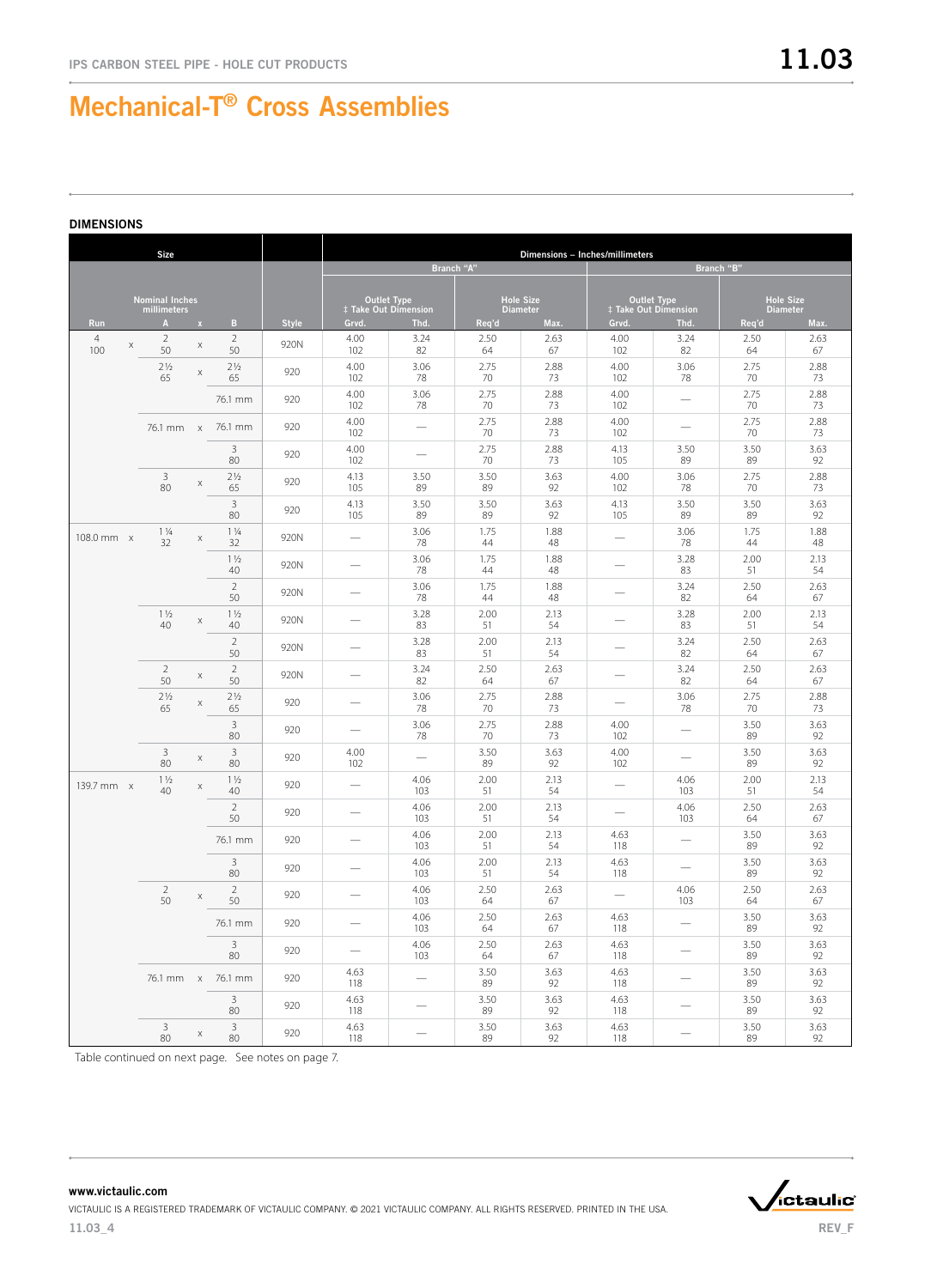#### DIMENSIONS

|          | <b>Size</b>                          |              |                       |              |                                            |                          |             | Dimensions - Inches/millimeters     |                                                   |                               |                 |                  |
|----------|--------------------------------------|--------------|-----------------------|--------------|--------------------------------------------|--------------------------|-------------|-------------------------------------|---------------------------------------------------|-------------------------------|-----------------|------------------|
|          |                                      |              |                       |              |                                            |                          | Branch "A"  |                                     | Branch "B"                                        |                               |                 |                  |
|          | <b>Nominal Inches</b><br>millimeters |              |                       |              | <b>Outlet Type</b><br>‡ Take Out Dimension |                          |             | <b>Hole Size</b><br><b>Diameter</b> | <b>Outlet Type</b><br><b>‡ Take Out Dimension</b> |                               | <b>Diameter</b> | <b>Hole Size</b> |
| Run      | $\mathbf{A}$                         | $\mathbf{x}$ | B                     | <b>Style</b> | Grvd.                                      | Thd.                     | Req'd       | Max.                                | Grvd.                                             | Thd.                          | Req'd           | Max.             |
| 5<br>125 | $1\frac{1}{2}$<br>X<br>40            | X            | $1\frac{1}{2}$<br>40  | 920          | 4.75<br>121                                | 4.06<br>103              | 2.00<br>51  | 2.13<br>54                          | 4.75<br>121                                       | 4.06<br>103                   | 2.00<br>51      | 2.13<br>54       |
|          |                                      |              | 76.1 mm               | 920          | 4.75<br>121                                | 4.06<br>103              | 2.00<br>51  | 2.13<br>54                          | $\overline{\phantom{0}}$                          | 3.81<br>97                    | 3.50<br>89      | 3.63<br>92       |
|          | $\overline{2}$<br>50                 | X            | $1\frac{1}{2}$<br>40  | 920          | 4.75<br>121                                | 4.06<br>103              | 2.50<br>64  | 2.13<br>54                          | 4.75<br>121                                       | 4.06<br>103                   | 2.00<br>51      | 2.13<br>54       |
|          |                                      |              | $\sqrt{2}$<br>50      | 920          | 4.75<br>121                                | 4.06<br>103              | 2.50<br>64  | 2.63<br>67                          | 4.75<br>121                                       | 4.06<br>103                   | 2.50<br>64      | 2.63<br>67       |
|          |                                      |              | 76.1 mm               | 920          | 4.75<br>121                                | 4.06<br>103              | 2.50<br>64  | 2.63<br>67                          | $\equiv$<br>$\overline{\phantom{a}}$              | 3.81<br>97                    | 3.50<br>89      | 3.63<br>92       |
|          | $2\frac{1}{2}$<br>65                 | X            | $1\frac{1}{2}$<br>40  | 920          | 4.75<br>121                                | 3.81<br>97               | 2.75<br>70  | 2.88<br>73                          | 4.75<br>121                                       | 4.06<br>103                   | 2.00<br>51      | 2.13<br>54       |
|          |                                      |              | $\sqrt{2}$<br>50      | 920          | 4.75<br>121                                | 3.81<br>97               | 2.75<br>70  | 2.88<br>73                          | 4.75<br>121                                       | 4.06<br>103                   | 2.00<br>51      | 2.13<br>54       |
|          |                                      |              | 2 <sub>2</sub><br>65  | 920          | 4.75<br>121                                | 3.81<br>97               | 2.75<br>70  | 2.88<br>73                          | 4.75<br>121                                       | 3.81<br>97                    | 2.75<br>70      | 2.88<br>73       |
|          | 76.1 mm x                            |              | 76.1 mm               | 920          | $\overline{\phantom{0}}$                   | 3.81<br>97               | 3.50<br>89  | 3.63<br>92                          | $\overline{\phantom{0}}$                          | 3.81<br>97                    | 3.50<br>89      | 3.63<br>92       |
|          |                                      |              | 3<br>80               | 920          | $\overline{\phantom{0}}$                   | 3.81<br>97               | 3.50<br>89  | 3.63<br>92                          | 4.63<br>118                                       | 4.00<br>102                   | 3.50<br>89      | 3.63<br>92       |
|          | 3<br>80                              | Χ            | $1\frac{1}{2}$<br>40  | 920          | 4.63<br>118                                | 4.00<br>102              | 3.50<br>89  | 3.63<br>92                          | 4.75<br>121                                       | 4.06<br>103                   | 2.00<br>51      | 2.13<br>54       |
|          |                                      |              | $\sqrt{2}$<br>50      | 920          | 4.63<br>118                                | 4.00<br>102              | 3.50<br>89  | 3.63<br>92                          | 4.75<br>121                                       | 4.06<br>103                   | 2.50<br>64      | 2.63<br>67       |
|          |                                      |              | 2 <sub>2</sub><br>65  | 920          | 4.63<br>118                                | 4.00<br>102              | 3.50<br>89  | 3.63<br>92                          | 4.75<br>121                                       | 3.81<br>97                    | 2.75<br>70      | 2.88<br>73       |
|          |                                      |              | 3<br>80               | 920          | 4.63<br>118                                | 4.00<br>102              | 3.50<br>89  | 3.63<br>92                          | 4.63<br>118                                       | 4.00<br>102                   | 3.50<br>89      | 3.63<br>92       |
| 6<br>150 | $1\frac{1}{4}$<br>Χ<br>32            | X            | $1\frac{1}{4}$<br>32  | 920N         | 5.13<br>130                                |                          | 1.75<br>44  | 1.88<br>48                          | 5.13<br>130                                       | $\overline{\phantom{0}}$      | 1.75<br>44      | 1.88<br>48       |
|          |                                      |              | $1\frac{1}{2}$<br>40  | 920N         | 5.13<br>130                                |                          | 1.75<br>44  | 1.88<br>48                          | 5.13<br>130                                       | 4.40<br>112                   | 2.00<br>51      | 2.13<br>54       |
|          |                                      |              | $\sqrt{2}$<br>50      | 920N         | 5.13<br>130                                | $\overline{\phantom{0}}$ | 1.75<br>44  | 1.88<br>48                          | 5.13<br>130                                       | 4.37<br>111                   | 2.50<br>64      | 2.63<br>67       |
|          | $1\frac{1}{2}$<br>40                 | X            | $1\frac{1}{2}$<br>40  | 920N         | 5.13<br>130                                | 4.40<br>112              | 2.00<br>51  | 2.13<br>54                          | 5.13<br>130                                       | 4.40<br>112                   | 2.00<br>51      | 2.13<br>54       |
|          |                                      |              | $\overline{2}$<br>50  | 920N         | 5.13<br>130                                | 4.40<br>112              | 2.00<br>51  | 2.13<br>54                          | 5.13<br>130                                       | 4.37<br>111                   | 2.50<br>64      | 2.63<br>67       |
|          | $\overline{2}$<br>50                 | X            | $\sqrt{2}$<br>50      | 920N         | 5.13<br>130                                | 4.37<br>111              | 2.50<br>64  | 2.63<br>67                          | 5.13<br>130                                       | 4.37<br>111                   | 2.50<br>64      | 2.63<br>67       |
|          | 2 <sub>2</sub><br>65                 | X            | 2 <sub>2</sub><br>65  | 920          | 5.13<br>130                                | 4.19<br>106              | 2.75<br>70  | 2.88<br>73                          | 5.13<br>130                                       | 4.19<br>106                   | 2.75<br>70      | 2.88<br>73       |
|          |                                      |              | 76.1 mm               | 920          | 5.13<br>130                                | 4.19<br>106              | 2.75<br>70  | 2.88<br>73                          | 5.21<br>132                                       | $\overbrace{\phantom{aaaaa}}$ | 2.75<br>70      | 2.88<br>73       |
|          | 3<br>80                              | $\mathsf X$  | $2\frac{1}{2}$<br>65  | 920          | 5.13<br>130                                | 4.50<br>114              | 3.50<br>89  | 3.63<br>92                          | 5.13<br>130                                       | 4.19<br>106                   | 2.75<br>70      | 2.88<br>73       |
|          |                                      |              | $\overline{3}$<br>80  | 920          | 5.13<br>130                                | 4.50<br>114              | 3.50<br>89  | 3.63<br>92                          | 5.13<br>130                                       | 4.50<br>114                   | 3.50<br>89      | 3.63<br>92       |
|          | $\overline{4}$<br>100                | X            | $2\frac{1}{2}$<br>65  | 920          | 5.38<br>137                                | 4.25<br>108              | 4.50<br>114 | 4.63<br>118                         | 5.13<br>130                                       | 4.19<br>106                   | 2.75<br>70      | 2.88<br>73       |
|          |                                      |              | $\mathbf{3}$<br>80    | 920          | 5.38<br>137                                | 4.25<br>108              | 4.50<br>114 | 4.63<br>118                         | 5.13<br>130                                       | 4.50<br>114                   | 3.50<br>89      | 3.63<br>92       |
|          |                                      |              | $\overline{4}$<br>100 | 920          | 5.38<br>137                                | 4.25<br>108              | 4.50<br>114 | 4.63<br>118                         | 5.38<br>137                                       | 4.25<br>108                   | 4.50<br>114     | 4.63<br>118      |

Table continued on next page. See notes on page 7.



### www.victaulic.com VICTAULIC IS A REGISTERED TRADEMARK OF VICTAULIC COMPANY. © 2021 VICTAULIC COMPANY. ALL RIGHTS RESERVED. PRINTED IN THE USA. REV\_F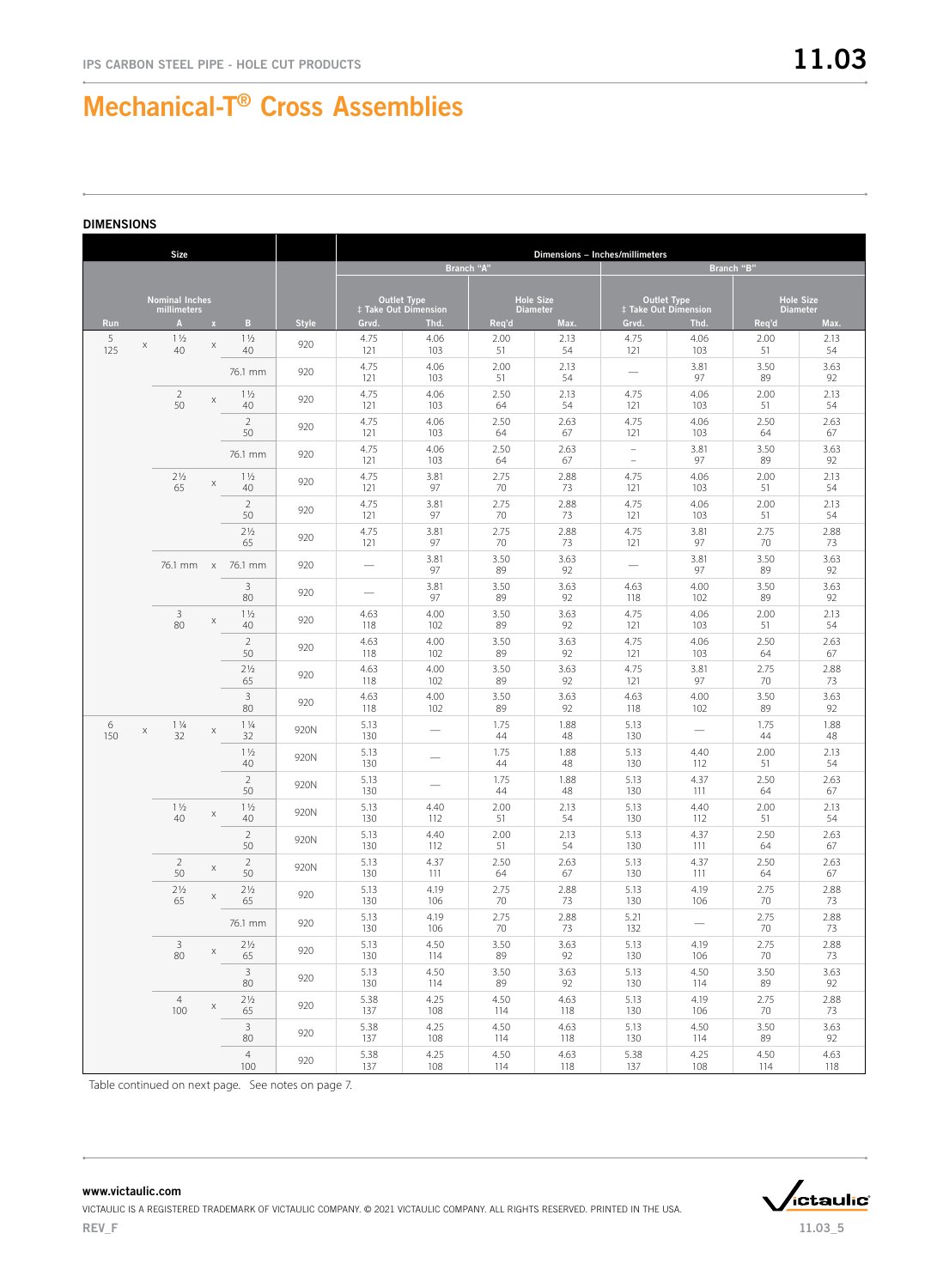|            | <b>Size</b>                          |              |                       |              |                                                   |             |                                     | Dimensions - Inches/millimeters |                                            |             |                                     |             |
|------------|--------------------------------------|--------------|-----------------------|--------------|---------------------------------------------------|-------------|-------------------------------------|---------------------------------|--------------------------------------------|-------------|-------------------------------------|-------------|
|            |                                      |              |                       |              |                                                   |             | Branch "A"                          |                                 |                                            | Branch "B"  |                                     |             |
|            |                                      |              |                       |              |                                                   |             |                                     |                                 |                                            |             |                                     |             |
|            | <b>Nominal Inches</b><br>millimeters |              |                       |              | <b>Outlet Type</b><br><b>‡ Take Out Dimension</b> |             | <b>Hole Size</b><br><b>Diameter</b> |                                 | <b>Outlet Type</b><br>‡ Take Out Dimension |             | <b>Hole Size</b><br><b>Diameter</b> |             |
| <b>Run</b> | $\mathbf{A}$                         | $\mathbf{x}$ | В.                    | <b>Style</b> | Grvd.                                             | Thd.        | Req'd                               | Max.                            | Grvd.                                      | Thd.        | Req'd                               | Max.        |
| 159.0 mm x | $1\frac{1}{2}$<br>40                 | $\mathsf X$  | $1\frac{1}{2}$<br>40  | 920N         |                                                   | 4.41<br>112 | 2.00<br>51                          | 2.13<br>54                      |                                            | 4.41<br>112 | 2.00<br>51                          | 2.13<br>54  |
|            |                                      |              | $\overline{2}$<br>50  | 920N         |                                                   | 4.41<br>112 | 2.00<br>51                          | 2.13<br>54                      |                                            | 4.37<br>111 | 2.50<br>64                          | 2.63<br>67  |
|            | $\overline{2}$<br>50                 | X            | $\overline{2}$<br>20  | 920N         |                                                   | 4.37<br>111 | 2.50<br>64                          | 2.63<br>67                      |                                            | 4.37<br>111 | 2.50<br>64                          | 2.63<br>67  |
|            | 2 <sub>2</sub><br>65                 | $\mathsf X$  | 2 <sub>2</sub><br>65  | 920          |                                                   | 4.56<br>116 | 2.75<br>70                          | 2.88<br>73                      |                                            | 4.56<br>116 | 2.75<br>70                          | 2.88<br>73  |
|            |                                      |              | 108.0 mm              | 920          |                                                   | 4.56<br>116 | 2.75<br>70                          | 2.88<br>73                      | 5.38<br>137                                |             | 4.50<br>114                         | 4.63<br>118 |
|            |                                      |              | 108.0 mm x 108.0 mm   | 920          | 5.38<br>137                                       |             | 4.50<br>114                         | 4.63<br>118                     | 5.38<br>137                                |             | 4.50<br>114                         | 4.63<br>118 |
| 165.1 mm x | $1\frac{1}{2}$<br>40                 | $\mathsf X$  | $1\frac{1}{2}$<br>40  | 920          | 5.13<br>130                                       | 4.44<br>113 | 2.00<br>51                          | 2.13<br>54                      | 5.13<br>130                                | 4.44<br>113 | 2.00<br>51                          | 2.13<br>54  |
|            |                                      |              | $\overline{2}$<br>50  | 920          | 5.13<br>130                                       | 4.44<br>113 | 2.00<br>51                          | 2.13<br>54                      | 5.13<br>130                                | 4.44<br>113 | 2.50<br>64                          | 2.63<br>67  |
|            |                                      |              | $2\frac{1}{2}$<br>65  | 920          | 5.13<br>130                                       | 4.44<br>113 | 2.00<br>51                          | 2.13<br>54                      | 5.13<br>130                                | 4.19<br>106 | 2.75<br>70                          | 2.88<br>73  |
|            |                                      |              | 76.1 mm               | 920          | 5.13<br>130                                       | 4.44<br>113 | 2.00<br>51                          | 2.13<br>54                      | 5.21<br>132                                | 4.19<br>106 | 2.75<br>70                          | 2.88<br>73  |
|            |                                      |              | 3<br>80               | 920          | 5.13<br>130                                       | 4.44<br>113 | 2.00<br>51                          | 2.13<br>54                      | 5.13<br>130                                | 4.50<br>114 | 3.50<br>89                          | 3.63<br>92  |
|            |                                      |              | $\overline{4}$<br>100 | 920          | 5.13<br>130                                       | 4.44<br>113 | 2.00<br>51                          | 2.13<br>54                      | 5.38<br>137                                | 4.50<br>114 | 4.50<br>114                         | 4.63<br>118 |
|            | $\overline{2}$<br>50                 | $\mathsf X$  | $\overline{2}$<br>50  | 920          | 5.13<br>130                                       | 4.44<br>113 | 2.50<br>64                          | 2.63<br>67                      | 5.13<br>130                                | 4.44<br>113 | 2.50<br>64                          | 2.63<br>67  |
|            |                                      |              | 2 <sub>2</sub><br>65  | 920          | 5.13<br>130                                       | 4.44<br>113 | 2.50<br>64                          | 2.63<br>67                      | 5.13<br>130                                | 4.19<br>106 | 2.75<br>70                          | 2.88<br>73  |
|            |                                      |              | 76.1 mm               | 920          | 5.13<br>130                                       | 4.44<br>113 | 2.50<br>64                          | 2.63<br>67                      | 5.21<br>132                                | 4.19<br>106 | 2.75<br>70                          | 2.88<br>73  |
|            |                                      |              | 3<br>80               | 920          | 5.13<br>130                                       | 4.44<br>113 | 2.50<br>64                          | 2.63<br>67                      | 5.13<br>130                                | 4.50<br>114 | 3.50<br>89                          | 3.63<br>92  |
|            |                                      |              | $\overline{4}$<br>100 | 920          | 5.13<br>130                                       | 4.44<br>113 | 2.50<br>64                          | 2.63<br>67                      | 5.38<br>137                                | 4.50<br>114 | 4.50<br>114                         | 4.63<br>118 |
|            | $2\frac{1}{2}$<br>65                 | $\mathsf X$  | $2\frac{1}{2}$<br>65  | 920          | 5.13<br>130                                       | 4.19<br>1.6 | 2.75<br>70                          | 2.88<br>73                      | 5.13<br>130                                | 4.19<br>106 | 2.75<br>70                          | 2.88<br>73  |
|            |                                      |              | 76.1 mm               | 920          | 5.13<br>130                                       | 4.19<br>106 | 2.75<br>70                          | 2.88<br>73                      | 5.21<br>132                                | 4.19<br>106 | 2.75<br>70                          | 2.88<br>73  |
|            |                                      |              | 3<br>80               | 920          | 5.13<br>130                                       | 4.19<br>106 | 2.75<br>70                          | 2.88<br>73                      | 5.13<br>130                                | 4.50<br>114 | 3.50<br>89                          | 3.63<br>92  |
|            |                                      |              | $\overline{4}$<br>100 | 920          | 5.13<br>130                                       | 4.19<br>106 | 2.75<br>70                          | 2.88<br>73                      | 5.38<br>137                                | 4.50<br>114 | 4.50<br>114                         | 4.63<br>118 |
|            |                                      |              | 76.1 mm x 76.1 mm     | 920          | 5.21<br>132                                       | 4.19<br>106 | 2.75<br>70                          | 2.88<br>73                      | 5.21<br>132                                | 4.19<br>106 | 2.75<br>70                          | 2.88<br>73  |
|            |                                      |              | $\overline{3}$<br>80  | 920          | 5.21<br>132                                       | 4.19<br>106 | 2.75<br>70                          | 2.88<br>73                      | 5.13<br>130                                | 4.50<br>114 | 3.50<br>89                          | 3.63<br>92  |
|            |                                      |              | $\overline{4}$<br>100 | 920          | 5.21<br>132                                       | 4.19<br>106 | 2.75<br>70                          | 2.88<br>73                      | 5.38<br>137                                | 4.50<br>114 | 4.50<br>114                         | 4.63<br>118 |
|            | $\overline{3}$<br>80                 | $\mathsf X$  | 3<br>80               | 920          | 5.13<br>130                                       | 4.50<br>114 | 3.50<br>89                          | 3.63<br>92                      | 5.13<br>130                                | 4.50<br>114 | 3.50<br>89                          | 3.63<br>92  |
|            |                                      |              | $\overline{4}$<br>100 | 920          | 5.13<br>130                                       | 4.50<br>114 | 3.50<br>89                          | 3.63<br>92                      | 5.38<br>137                                | 4.50<br>114 | 4.50<br>114                         | 4.63<br>118 |
|            | $\overline{4}$<br>100                | $\mathsf X$  | $\overline{4}$<br>100 | 920          | 5.38<br>137                                       | 4.50<br>114 | 4.50<br>114                         | 4.63<br>118                     | 5.38<br>137                                | 4.50<br>114 | 4.50<br>114                         | 4.63<br>118 |

Table continued on next page. See notes on page 7.

REV\_F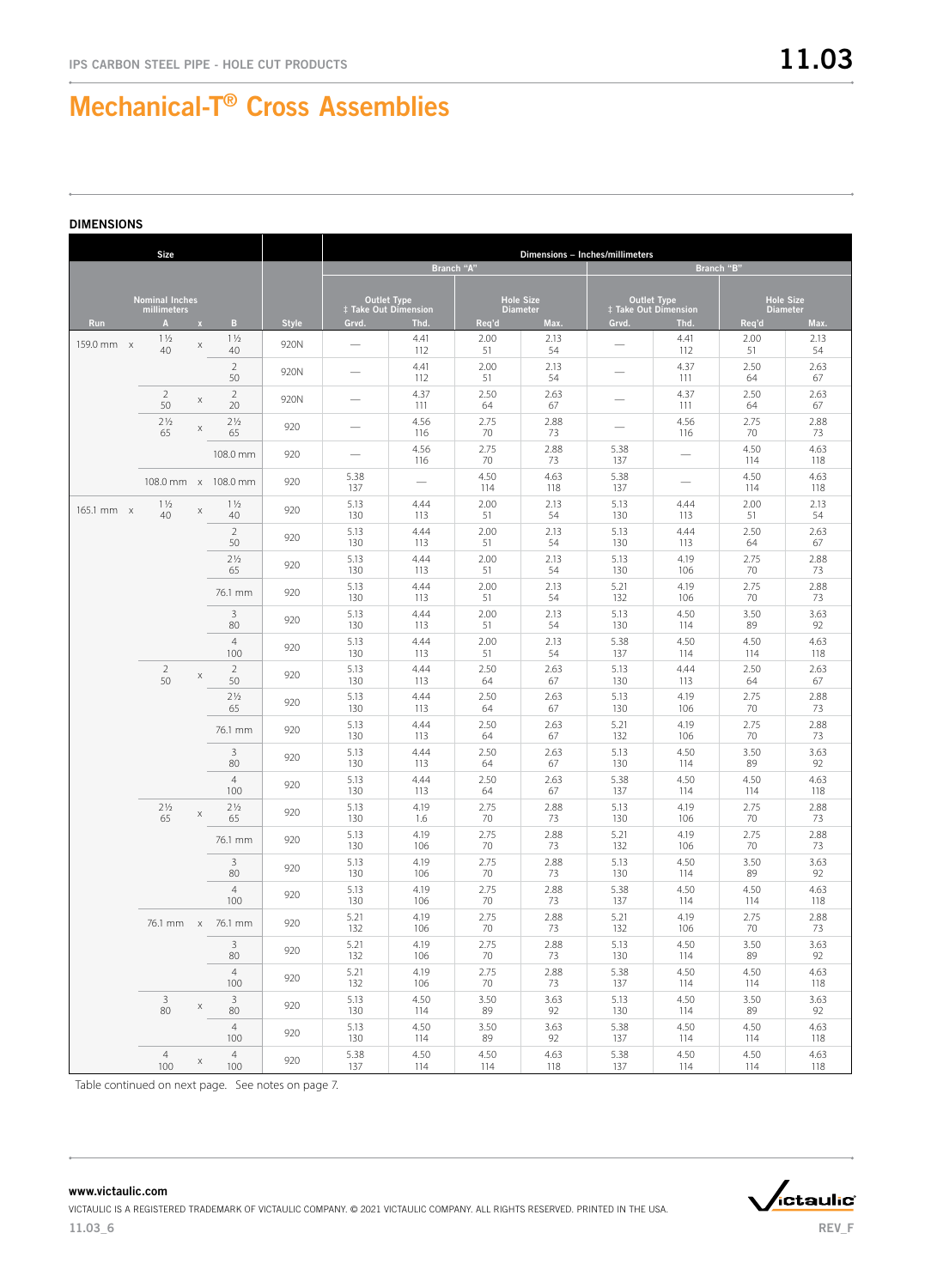| <b>Size</b> |                                      |              |                       |              |                          | Dimensions - Inches/millimeters                   |             |                                     |                                            |             |                                     |             |  |  |
|-------------|--------------------------------------|--------------|-----------------------|--------------|--------------------------|---------------------------------------------------|-------------|-------------------------------------|--------------------------------------------|-------------|-------------------------------------|-------------|--|--|
|             |                                      |              |                       |              |                          |                                                   | Branch "A"  |                                     | Branch "B"                                 |             |                                     |             |  |  |
|             | <b>Nominal Inches</b><br>millimeters |              |                       |              |                          | <b>Outlet Type</b><br><b>‡ Take Out Dimension</b> |             | <b>Hole Size</b><br><b>Diameter</b> | <b>Outlet Type</b><br>‡ Take Out Dimension |             | <b>Hole Size</b><br><b>Diameter</b> |             |  |  |
| <b>Run</b>  | $\mathbf{A}$                         | $\mathbf{x}$ | B                     | <b>Style</b> | Grvd.                    | Thd.                                              | Req'd       | Max.                                | Grvd.                                      | Thd.        | Req'd                               | Max.        |  |  |
| 8<br>200    | 2<br>X<br>50                         | X            | $\overline{2}$<br>50  | 920          |                          | 5.19<br>132                                       | 2.75<br>70  | 2.88<br>73                          |                                            | 5.19<br>132 | 2.75<br>70                          | 2.88<br>73  |  |  |
|             |                                      |              | $2\frac{1}{2}$<br>65  | 920          |                          | 5.19<br>132                                       | 2.75<br>70  | 2.88<br>73                          | 6.25<br>159                                | 5.19<br>132 | 2.75<br>70                          | 2.88<br>73  |  |  |
|             |                                      |              | 76.1 mm               | 920          |                          | 5.19<br>132                                       | 2.75<br>70  | 2.88<br>73                          | $\hspace{0.1mm}-\hspace{0.1mm}$            | 5.19<br>132 | 2.75<br>70                          | 2.88<br>73  |  |  |
|             |                                      |              | 3<br>80               | 920          |                          | 5.19<br>132                                       | 2.75<br>70  | 2.88<br>73                          | 6.25<br>159                                | 5.50<br>140 | 3.50<br>89                          | 3.63<br>92  |  |  |
|             |                                      |              | $\overline{4}$<br>100 | 920          |                          | 5.19<br>132                                       | 2.75<br>70  | 2.88<br>73                          | 6.38<br>162                                | 5.31<br>135 | 4.50<br>114                         | 4.63<br>118 |  |  |
|             | 2 <sup>1</sup> / <sub>2</sub><br>65  | X            | $2\frac{1}{2}$<br>65  | 920          | 6.25<br>159              | 5.19<br>132                                       | 2.75<br>70  | 2.88<br>73                          | 6.25<br>159                                | 5.19<br>132 | 2.75<br>70                          | 2.88<br>73  |  |  |
|             |                                      |              | 76.1 mm               | 920          | 6.25<br>159              | 5.19<br>132                                       | 2.75<br>70  | 2.88<br>73                          |                                            | 5.19<br>132 | 2.75<br>70                          | 2.88<br>73  |  |  |
|             | 76.1 mm x                            |              | 76.1 mm               | 920          |                          | 5.19<br>132                                       | 2.75<br>70  | 2.88<br>73                          |                                            | 5.19<br>132 | 2.75<br>70                          | 2.88<br>73  |  |  |
|             |                                      |              | 3<br>80               | 920          |                          | 5.19<br>132                                       | 2.75<br>70  | 2.88<br>73                          | 6.25<br>159                                | 5.50<br>140 | 3.50<br>89                          | 3.63<br>92  |  |  |
|             |                                      |              | $\overline{4}$<br>100 | 920          | $\overline{\phantom{0}}$ | 5.19<br>132                                       | 2.75<br>70  | 2.88<br>73                          | 6.38<br>162                                | 5.31<br>135 | 4.50<br>114                         | 4.63<br>118 |  |  |
|             | $\overline{3}$<br>80                 | $\mathsf X$  | $2\frac{1}{2}$<br>65  | 920          | 6.25<br>159              | 5.50<br>140                                       | 3.50<br>89  | 3.63<br>92                          | 6.25<br>159                                | 5.19<br>132 | 2.75<br>70                          | 2.88<br>73  |  |  |
|             |                                      |              | 3<br>80               | 920          | 6.25<br>159              | 5.50<br>140                                       | 3.50<br>89  | 3.63<br>92                          | 6.25<br>159                                | 5.50<br>140 | 3.50<br>89                          | 3.63<br>92  |  |  |
|             | $\overline{4}$<br>100                | X            | $2\frac{1}{2}$<br>65  | 920          | 6.38<br>162              | 5.31<br>135                                       | 4.50<br>114 | 4.63<br>118                         | 6.25<br>159                                | 5.19<br>132 | 2.75<br>70                          | 2.88<br>73  |  |  |
|             |                                      |              | 3<br>80               | 920          | 6.38<br>162              | 5.31<br>135                                       | 4.50<br>114 | 4.63<br>118                         | 6.25<br>159                                | 5.50<br>140 | 3.50<br>89                          | 3.63<br>92  |  |  |
|             |                                      |              | $\overline{4}$<br>100 | 920          | 6.38<br>162              | 5.31<br>135                                       | 4.50<br>114 | 4.63<br>118                         | 6.38<br>162                                | 5.31<br>135 | 4.50<br>114                         | 4.63<br>118 |  |  |

\*Requires 1/2" x 31/4" track bolt when used in cross configuration.

‡ Center of run to engaged pipe end (Dimensions approx.).

The data provided is listed for use as an aid to qualified designers when products are installed in accordance with the latest available Victaulic product data.